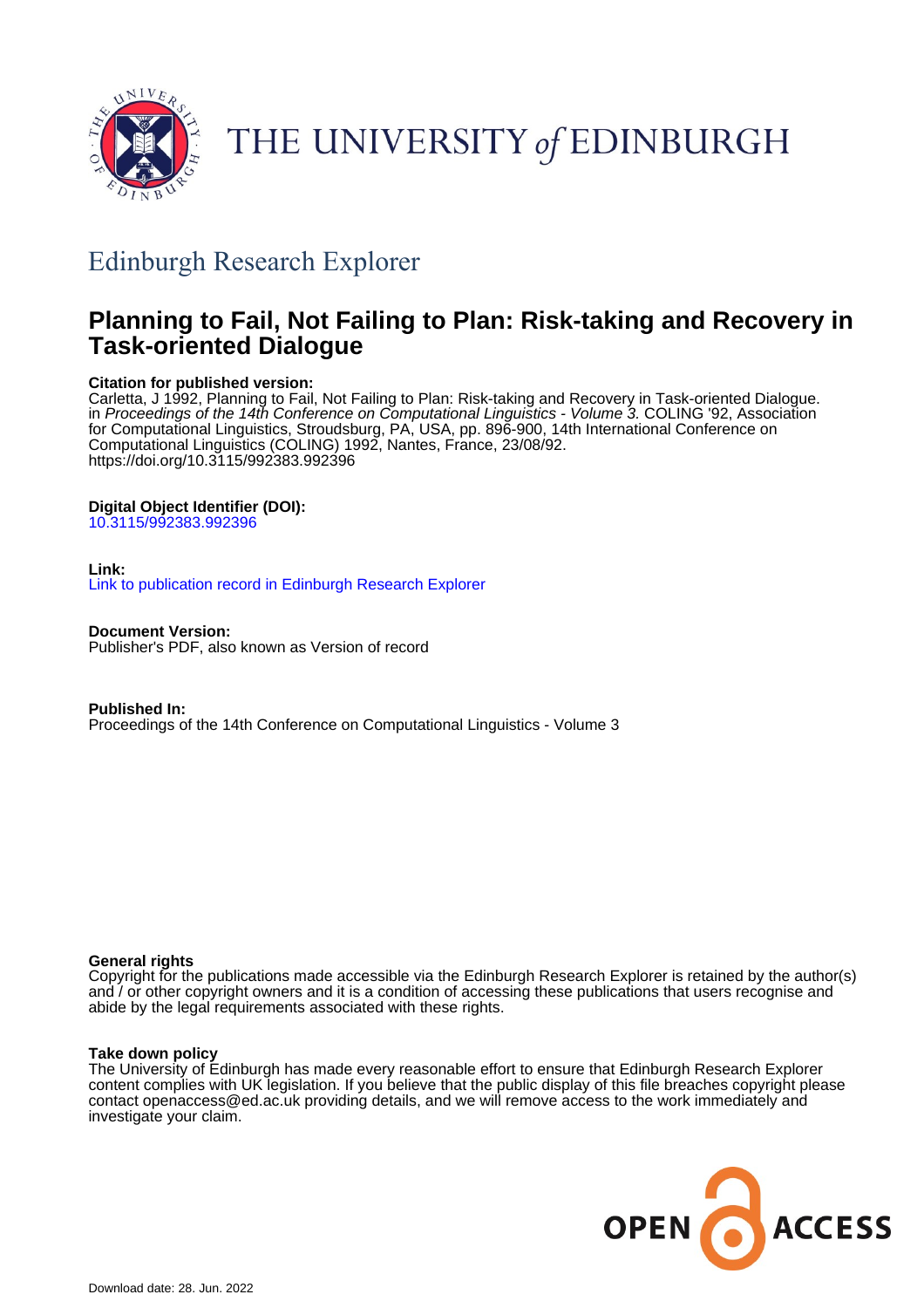#### JEAN CARLETTA\* University of Edinburgh Department of Artificial Intelligence jcc@aisb.ed.ac.uk

oriented dialogue usually try to complete the task with eight plus a set of dialogues from the pilot study used<br>the least effect which will produce a satisfactory so, in Shadbolt's work [17]. Agents who wish to avoid plan the least effort which will produce a satisfactory solution. Our analysis of a corpus of map navigation task dialogues shows that there are a number of different aspects of dialogue for which agents can choose either to expend extra effort when they produce their initial utterances, or to take the risk that they will have to recover from a failure in the dialogue. Some of these decisions and the strategies which agents use to recover from failures due to high risk choices are simulated in the JAM system. The human agents of the corpus purposely risk failure because this is generally the most efficient behaviour. Incorporating the same behaviour in the JAM system produces dialogue with more "natural" structure than that of traditional dialogue systems.

#### Introduction

There are a great number of different dialogue styles which people use even in very restricted task.oriented domains. Agents can choose different levels of specificity for referring expressions, ways of organising descriptions, amounts of feedback, complexities of explanation, and so on. This work first identifies a number of aspects of task-oriented dialogue along which agents can make choices and identifies these choices in terms of how much effort the agent must expend in order to generate utterances in line with them. In general, expending more effort in building an explanation means that the explainee is more likely to understand it as is; thus we can classify some choices as being "higher risk" than those which take more effort to generate but which are more likely to succeed on the first attempt. Then it identifies a number of recovery strategies which agents use when risky hehaviour has led to a failure in the dialogue. The choices which agents make show a trade-off of when effort is expended in the dialogue; agents can either expend effort early in order to head off later difficulty, or take the risk of having to expend more effort in an attempt at recovery. For instance, consider the domain, first described in [5], in which two participants who are separated by a partition have slightly different versions of a simple map with approximately fifteen gross features on it. The maps may have different features or have some of the features in different locations. In addition, one agent has a route drawn on the map. The task is for the second agent to

Abstract duplicate the route. The HCRC Dialogue Database [3]<br>t agents who engage in task contains 128 such dialogues; in this work we examined We hypothesise that agents who engage in task-<br>contained dialogue usually twite complete the took with eight plus a set of dialogues from the pilot study used failure may structure their explanations carefully and elicit feedback often, hehaving similarly to agent A in Shadbolt's example 6.16:

- A: have you got wee palm trees aye?
- B: uhu
- A: right go just  $+$  a wee bit along to them have you got a swamp?
- **B:** er
- A: right well just  $\mathbf{g}$ <sup>0</sup> + have you got a waterfall?

On the other hand, agents who are willing to rely on interruptions from the partner and recovery from failure might behave more like agent A in Shadbolt's example 6.11:

- A: and then  $+$  go up about and over the bridge
- B: I've not got a bridge I've got a lion's den and a wood
- A: have you got a river?

Either of these approaches is likely to bring the agents to successful completion of the task. However, it is also possible to include too little information in the dialogue, as in the following case, Shadholt's example 6.21:

- A: right  $+$  you're going to have to cross the river B: how?
- A: dinnae ken + any way you want...

It is equally possible to give too much information, as in Shadbolt's example 6.27:

 $B: ah right + erm + oh yes + er + I have a crashed$ plane marked here  $+$  can I + check this  $+$  my crashed plane is ABOVE + it's in the BASE of the quadrant  $+$  top right hand imaginary quadrant of the  $+$  erm  $+$  picture  $+$  yes er  $+$ that SOUNDS too high for me +



In this case, B provides so much information that A is unable to process it, and they eventually abandon this section of the dialogue. This work looks at the differences between the approaches which human agents use to complete the map task and simulates them using the JAM system. Understanding and comparing the different human approaches to task-oriented dialogue can help us to create more robust computer dialogue agents.

#### Communicative Posture

Our work extends Shadbolt's analysis of the map task data [17]. He identifies a number of "communicative posture parameters" or aspects of the dialogue for

<sup>\*</sup>This research was supported by a postgraduate studentship from the Marshall Aid Commemoration Commission and supervised by Chris Mellish. The author's current address is HCRC, 2 Buccleuch Place, University of Edinburgh, Edinburgh EH8 9LW, Scotland.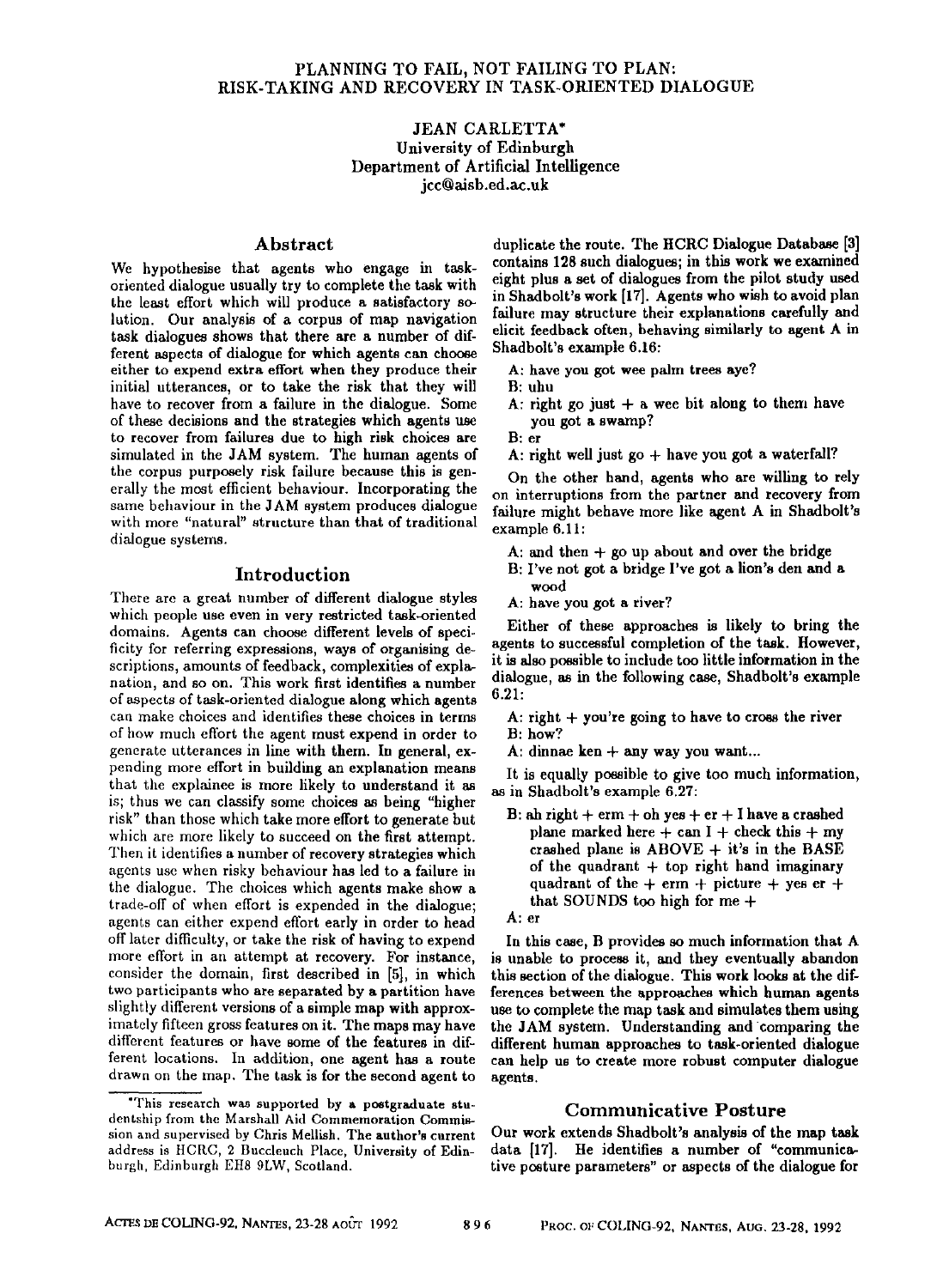which an agent may make the choice of how to proceed, and classifies the possible settings in terms of risk: for the most part, high risk settings leave the partner to infer information aml risk the possibility of plan failure, while low risk settings are more likely to work as planned. He then argues that human agents decide upon their communicative postures according to **the**  Principle of Parsimony, which is "a behavioural principie which instructs processors to do no more processing than is necessary to achieve a goal." (pg. 342) Agents choose the settings for each individual parameter which they believe will prove most etlicient. Shadbolt identifies seven different communicative posture parameters. Our own analysis extends his by

- clearly separating out aspects of being a hearer from those of being a listener and
- by making the behaviour of the parameters more independent of each other and subsequently dividing them into sets dcpcnding on which part of an agent's planning they affect. Wc divide utterance planning into different stages similar to Appelt's [4] for this part of the analysis.

The following revised set provides a more solid foundation on which to build the implementation found in the JAM system:

#### Task Planning Parameters

These parameters affect which task plan an agent chooses. In the map domain, task plans determine the choice of descriptions for sections of the route and for the location of objects.

- Ontology: Thc choice of concepts to use when building an explanation. High risk agents construct simple and short descriptions, providing as little information as they think the partner will allow, while low risk agents provide precise, detailed explanations even if that involves using fairly complex background concepts and introducing new concepts into the dialogue.
- Ontological Resolution: The choice of concepts to ask about when hearing an explanation. High risk agents accept the level of detail which is offered to them, wbile low risk ones ask how concepts are related if they think that the relationship may be an important piece of background for the explanation.
- Partner Modelling: Whether or not to heed a model of the partner while building an explanation. High risk agents do not, while low risk agents do, tailoring the explanation for the partner. It takes more effort in the first instance to build an explanation which is tailored to the partner, but the explanation is more likely to succeed without revisions.

Ontology and partner modelling are implemented in the JAM system by means of an evaluation scheme for possible task plans which rates descriptions differently depending on whether these parameters are set to low or high risk. Low risk ontology prefers descriptions which refer to many map objects over simpler ones; if there arc sevcral descriptions of equal complexity, low risk partner modelling prefers descriptions which do not refer to map objects that may be unknown to the partner. Ontological resolution is not implemented in the JAM system because

JAM agents are not capable of the spatial reasoning required to determine what other map objects are relevaat to a given description.

#### Discourse Planning Parameters

These parameters affect the structure of the discourse, given the information from the task plan which numt be conveyed.

Difference: Whether or not agents assume that their models of the domain are the same unless proven otherwise. High risk agents make this assumption, while low risk agents do not, making them precede new concepts in the dialogue with subdialogues which establish certain knowledge of the partner's knowledge such as direct questions about the status of the concepts. A low risk difference setting makes the dialogue longer and hence requires more effort, but also provides a greater strength of evidence about **the**  partner's beliefs [7] than does relying on the parther's feedback to the explanation itself. This parameter is implemented in the JAM system by means of optional prerequisites on discourse plans which introduce new concepts; low risk agents expand the prerequisites, while high risk agents do not.

Coherence: Whether or not the agents organise their discourse coherently. High risk agents produce utterances in whatever order they think of them, whereas low risk agents try to order them in some way which will make the discourse easier for the partner. This parameter is not implemented in the JAM system because map task participants do not often organise the discourse except as if they were physically following the route. In less well structured domains, it could be implemented using, for instance, RST [11] or focus trees [12].

#### Utterance Reallsation Parameters

These parameters affect the way in which each utterance in the given discourse structure is realised or understood.

- Context Articulation: Whether or not the agents<br>signal awkward context shifts. Here context is signal awkward context shifts. loosely defined as the goal which is supported by the current part of the dialogue; in the map task, contexts can either be goals of sharing knowledge about a section of the route or the location of an object, tligh risk agents do not signal awkward context shifts, while low risk agents use meta-comments, changes in diction, or some other means to mark the new context. A limited version of the low risk setting is implemented in JAM which introduces a meta-comment into the dialogue whenever a context shift occurs.
- Context Resolution: Whether or not agents ask for clarification of awkward context shifts. Low risk agents ask the partner what the current context is or make their assumptions clear when they are unsure, whereas high risk agents simply choose the most likely context. This parameter is not implemented in the JAM system because JAM agents use a language which does not allow for ambiguity of context.
- Focus Articulation: Whether or not agents signal awkward focus shifts. Here, focus is defined specifically for the map task in terms of distance on the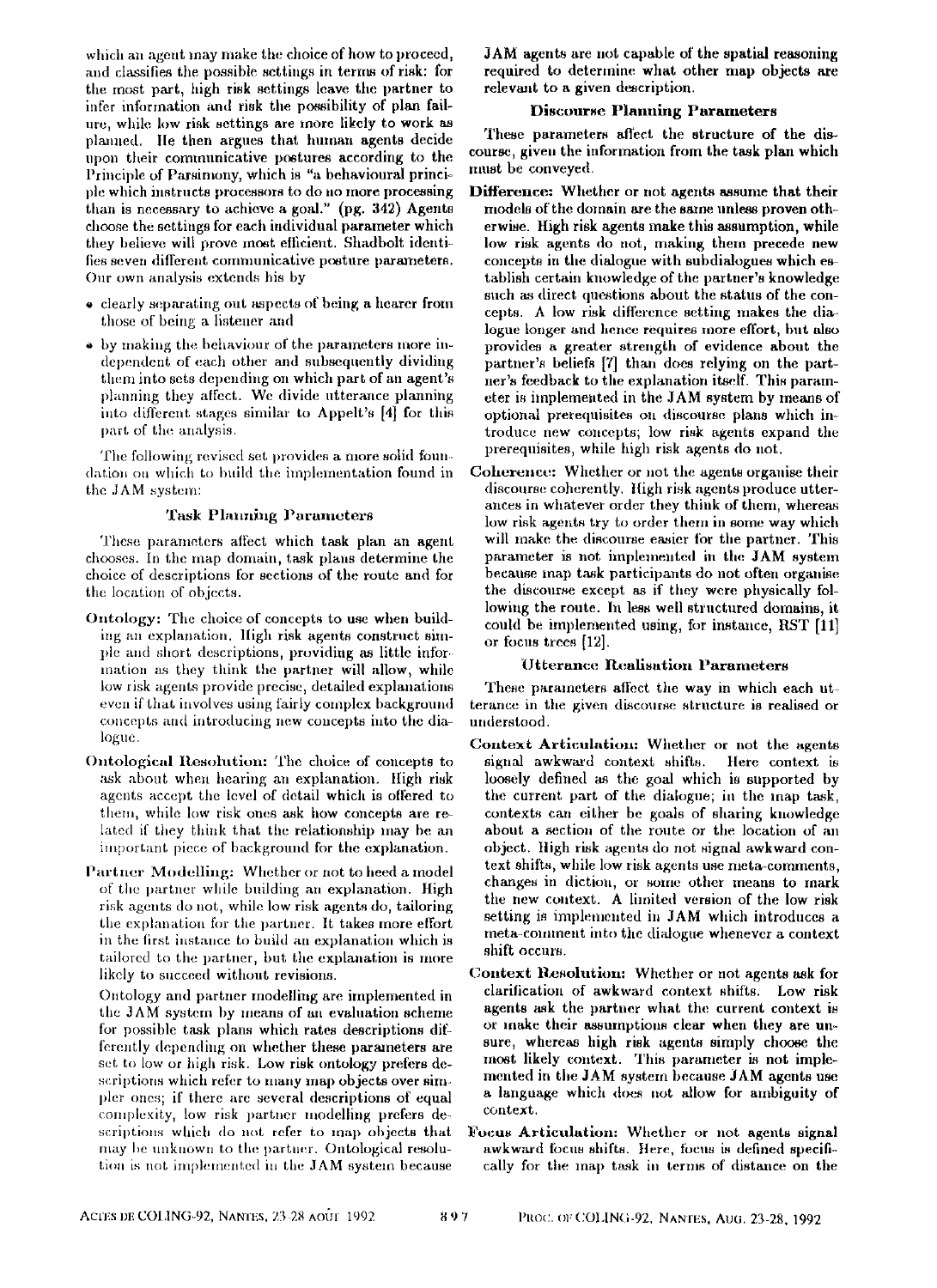map and semantic relationships among map features. Low risk agents use meta-comments or moditiers on referring expressions to signal awkward focus changes, and high risk agents do not. Focus articula~ tion is not implemented in the JAM system because JAM agents are not capable of the spatial or semantic reasoning required to calculate focus; given these abilities, low risk agents could use some theory of how focus usually moves (such as that of Grosz and Sidner [9]) to determine whether or not signaling a particular shift is necessary.

- Focus Resolution: Whether or not agents ask for clarification of awkward focus shifts. Low risk agents ask the partner what the current focus is or mark their assumptions in some other way, whereas high risk agents simply choose the most likely focus. Low risk focus resolution could be implemented by haying low risk agents ask for clarification whenever a focus shift does not conform to some theory of focus. with high risk agents "guessing" the current focus.
- Specification: Whether or not agents construct referring expressions carefully. Low risk agents generate referring expressions which are roughly minimally unique, whereas high risk agents generate whatever expression comes to mind, even if that expression is under- or over-specific. This parameter could be implemented in the JAM system nsing, for instance, work by Dale [8] and Reiter [16].
- Description Resolution: Whether or not agents decode referring expressions carefully. Low risk agents ask for clarification of ambiguous referring expressions, while high risk agents simply choose the mostly likely referent. This parameter could have an implementation similar to that of the specification parameter, but from the point of view of the addressee.

#### Meta-Planning Parameter

This parameter affects an agent's choice of how to continue from the current situation in a dialogue.

Plan Commitment: Whether or not agents decide to replan easily. Low risk agents tend to stick to the current plan unless there is sufficient proof that the new plan is better, whereas high risk agents often replan when they encounter failures even without carefully checking the viability of the new plan. Frequent changes in plans are likely to confuse the partner and lead to difficulty in the dialogue, especially if the agent's context articulation setting is also high risk. This parameter is implemented in the JAM system by means of a "replanning threshold" which is added to the estimated cost of a replan and which makes replanning seem less efficient to low risk agents that to high risk ones.

Of course, the choice is not between extremes, but among points on a spectrum which generally reflects the amount of effort to be expended. Shadbolt adapts the Principle of Parsimony to state that agents make the choices which they believe will lead to the lowest effort solution for the entire task. In each case, high risk agents may lose the efficiency advantage which they gained by using less effort initially, if their plans fail and they have to expend more effort to recover from the failures. Recovery strategies are more often needed by high risk agents than by low risk ones.

### Recovery Strategies

Our analysis has uncovered the following recovery strategies. Some strategies are only first steps towards finding a solution for the failure, and one, goal adoption, is also useful in other circumstances. We use the same basic definitions for repair and replanning as in Moore's work [13].

- Goal Adoption: The agent may infer the partner's goals from some part of the dialogue he or she has initiated and adopt them as his or her own.
- Ceding the Turn: The agent may simply not take any action and hope that his or her inaction will force the partner into initiating the recovery.
- Elaboration: If an explanation has not been given in enough detail, the explainer may fill in the gaps.
- Omission: If an explanation has been given in too nmch detail, the agents may agree to discard some of the information. This is especially useful in the map task if some description of the route or of the location of an object on the map turns out to hold for one version of the map but not the other.
- Repetition: Under any circumstances, an agent may simply repeat whatever action has already failed in the hopes that it will work the subsequent time.
- Ignoring the Problean: An agent may ignore a problem and hope that it will disappear.
- Repair: If a plan has failed, then checking each of the prerequisites of the plan in turn to see if they are satisfied may lead to a diagnosis. In the map task, plan prerequisites have to do with knowledge about objects on the map. A plan will fail if an agent presupposes that the partner has knowledge which he or she does not have. Since the knowledge transferred in the map domain is so simple, it is sufficient in a repair to re-execute any failed prerequisites, even if the plan has already been completely executed.
- Replanning: If a plan has failed, then an agent may attempt an entirely different plan with the same effect. In the map task, this involves using a different description for the information under consideration or trying a different approach altogether.

There are many past systems which have incorporated some form of recovery from plan failure (e.g., [2], [19], [14]). However, very little work has been done on incorporating more than one recovery strategy into the same system. Moore's [13] work allows the use of repair, reinstantiation, aud replanning, but uses a strict ordering on these strategies to determine which one to try next. Moore's system first attempts any poesible repairs, then any reinstantiations, and then, only as a last resort, replanning. Neither Moore's ordering nor any other can account for the variety of behaviours which is present in the human map task corpus. In addition, Moore's system only considers replanning when there has been a plan failure, whereas human agents sometimes switch plans when they flesh out enough of the details and discover that the plans which they have adopted are leas efficient than they had expected. The solution to these shortcomings is to invoke the Principle of Parsimony and to allow agents at every choice point to decide what to do next based on an estimates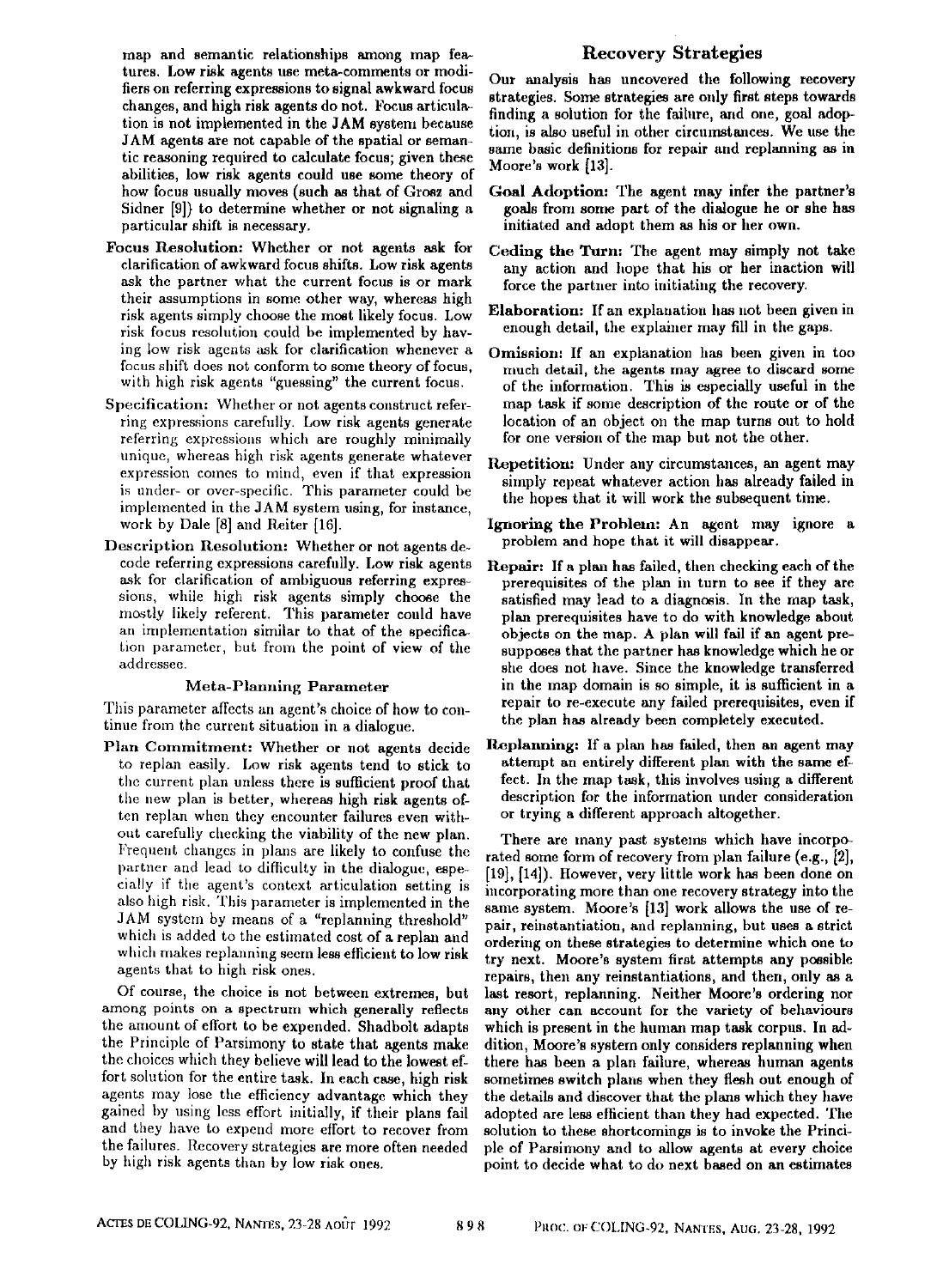Figure 1: The Structure of a JAM Agent's Planner



of how much effort the remainder of the task will require given each of the possible next actions. This approach is adopted in the JAM system.

#### The JAM System

The JAM system allows agents to converse about the map task by alternating control between them, following Power [15]. Agents converse in an artificial languagc which is based on Houghton's [10] interaction frames; these frames specify the forms of two and three move dialogue games for informing, asking wh- and yesno- questions, opening a subdialogue with a particular topic, and closing a recovery, and also gives plausible belief updates associated with each. An English-like gloss is provided for the benefit of the human observer only by means of very simple templates. Unlike the humans, JAM agents have their conununicative postures set before the beginning of a dialogue and can not vary them during its course. Each agent uses five communicative posture parameters (ontology, partner modelling, context articulation, difference, and plan commitment) and three recovery strategies (goal adoption, repair, and replanning). Space will not permit a description of how the parameters arc implemented; for more details see [6]. The recovery strategies are implemented within a layered message-passing architecture shown in figure I and adapted from MOLGEN [18].

At each layer of the system, operators use the next layer down in order to decide whether or not they **arc**  applicable and how to apply themselves. The bottom layer of the system contains plan operators which axiomatise the domain knowledge and the meanings of the dialogue games. The strategy layer contains operators expressing all of the different actions which an agent can take next in the current situation: agents can decide to communicate, infer and adopt one of the partner's goals, plan, replan, or repair. The mode layer contains operators which control which strategy is chosen. The mode operator of most concern to us is the *comprehensive* mode, which always communicates whenever it has something to say, goal adopts whenever it can recognise one of the partner's intentions (using

a siraplified version of Allen's plan recogniser [1]), and chooses whether to plan, replan, or repair based on an estimate of the effort needed to complete the **entire**  task if each of the options is taken next (for details, see [6]). There are also other modes which eliminate some of the recovery strategies in order to **make experimentation** with the strategies easier, and one mode which reconstructs as far as possible the choices which Moore's system [13] makes. Finally, the interpreter chooses one of the mode level operators for the duration of the dialogue. If a theory of how agents include and exclude consideration of different recovery strategies were available, it could be implemented in the interpreter and more layers could be added to the system as needed.

#### Examples

The JAM system generates the following dialogue extract between two agents who both have totally low risk communicative posture settings:

mary: i want to talk about the first section.

john: ok.

mary: do you have the palm beach?

john: yes.

mary: do you have the swamp?

john: no.

mary: i want to talk about the swamp.

john: ok.

mary: do you have the waterfall?

john: yes.

mary: the swamp is between the waterfall and the palm beach.

john: ok.

mary: the first section of the route goes between the palm beach and the swamp.

john: ok.

In this extract, a low risk context articulation setting leads mary to open the dialogue about each distinct topic (the first section of the route and the swamp). Low risk ontology causes her to choose her to choose fairly complex descriptions of the first section of the route and the location of the swamp (at least for JAM agents), and low risk difference makes her ask john whether or not he has all of the prerequisite knowledge before she gives any descriptions. Finally, low risk plan commitment causes her not to to abandon her description of the first section of the route when she discovers that john's map does not have the swamp. If we run the same dialogue, but replace mary with an agent who has high risk plan commitment and context articulation settings, then the structure of the dialogue changes completely:

janet: do you have the palm beach?

john: yes.

janet: do you have the swamp?

john: no.

janet: the first section of the route goes to the left

of the palm beach.

john: ok.

In this case, although janet begins using the same plan as mary had, as she explores this plan she discovers that it will not work and decides that it will be less costly simply to abandon it for a description which does not mention the **swamp. In** another example, two